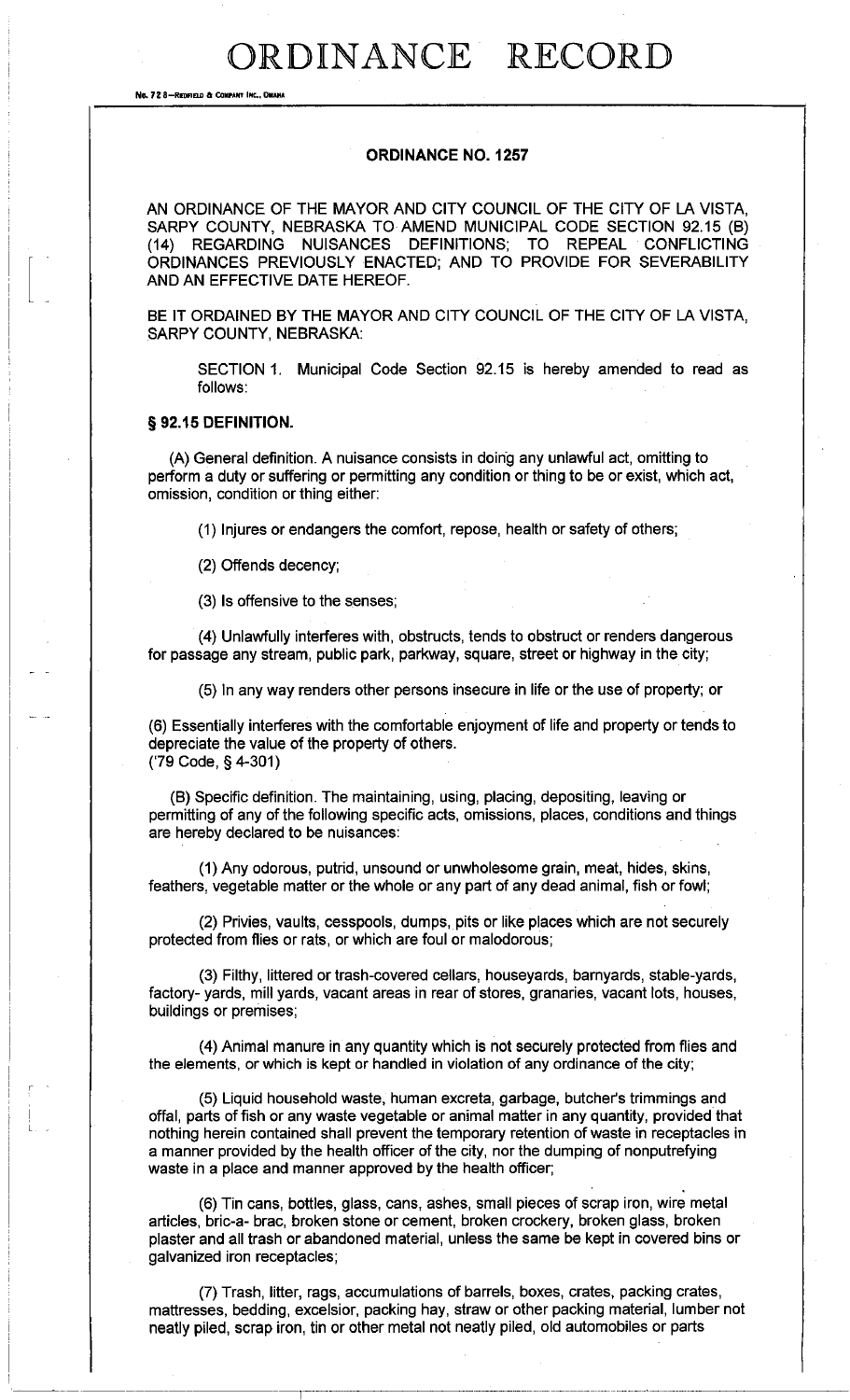# ORDINANCE RECORD

#### **No. 72 8-RtlIFIELD a COMPANY INt., 0IlAHA**

thereof, or any other waste materials when any of the articles or materials create a condition or harborage in which flies, rats, or rodents may breed or multiply, or which may be a fire danger or which are so unsightly as to depreciate property values in the vicinity thereof;

(8) Any unsafe or unsightly building, billboard or other structure, any old, abandoned or partially destroyed building or structure or any building or structure commenced and left unfinished, which buildings, billboards or other structures are either a fire hazard, a menace to the public health or safety or are so unsightly as to depreciate the value of property in the vicinity thereof;

(9) All places used or maintained as junk yards, dumping grounds or for the wrecking and dissembling of automobiles, trucks, tractors or machinery of any kind, or for the storing or leaving of worn-out, wrecked or abandoned automobiles, trucks, tractors or machinery of any kind, or of any of the parts thereof, or for the storing or leaving of any machinery or equipment used by contractors or builders or by other persons, which places are kept or maintained so as to essentially interfere with the comfortable enjoyment of life or property by others, or which are so unsightly as to tend to depreciate property values in the vicinity thereof;

(10) Stagnant water permitted or maintained on any lot or piece of ground. Stagnant water is defined as water which stands upon premises in such a manner, and over such a period of time, that it is likely to become a breeding place for mosquitoes;

(11) Stockyards, granaries, mills, pig pens, cattle pens, chicken pens or any other place, building or enclosure in which animals or fowls of any kind are confined or on which are stored tankage or any other animal or vegetable matter, or on which any animal or vegetable matter including grain is being processed, when the places in which the animals are confined, or the premises on which the vegetable or animal matter is located are maintained and kept in such a manner that foul and noxious odors are permitted to emanate therefrom to the annoyance of inhabitants of the city or are maintained and kept in such a manner as to be injurious to the public health; or

(12) All other things specifically designated as nuisances elsewhere in this code or applicable state law.

(13) Storage, accumulation, keeping, placing or allowing to remain of trash, garbage, scrap and wrecked, worn-out, broken or inoperative or partially destroyed or disassembled person or real property of any kind, including any motor vehicles, tractors, trailers, machinery and equipment.

(14) Any lots or pieces of ground within the city or within two miles of the corporate limits of the city that have (or have on adjoining streets or alleys) any growth in excess of 12 inches of weeds, grasses or other worthless vegetation or any other nuisance thereon pursuant to any other provisions of this Code or applicable law, excluding city approved plantings, structures, devices or facilities for purposes of weed or erosion control, neighborhood enhancement and/or wildlife promotion or storm water quality, detention, management or control. Without limiting the foregoing provisions of this subsection (14), it shall be the duty of any person owning, leasing, occupying, or controlling any lot or piece of ground in the jurisdiction to prevent the growth of noxious weeds or other worthless vegetation thereon, including without limitation, cockleburs, thistles, ragweed, burdock, and wild lettuce thereon.

('79 Code, § 4-301.01) (Ord. 646, passed 5-7-96) (Ord. 1212, passed 2-2-14)

#### *Statutory reference:*

*Authority to regulate and abate nuisances, see Neb. RS 18-1720* 

SECTION 2. Repeal of Conflicting Ordinances. Section 31.21as originally enacted, and all ordinances and parts of ordinances as previously enacted that are in conflict with this ordinance or any part hereof, are hereby repealed.

SECTION 3. Severability Clause. **If** any section, subsection, sentence, clause or phrase of this ordinance is, for any reason, held to be unconstitutional or invalid, such unconstitutionality or invalidity shall not affect the validity of the remaining portions of this ordinance. The Mayor and City Council hereby declare that it would have passed this Ordinance and each section, subsection,